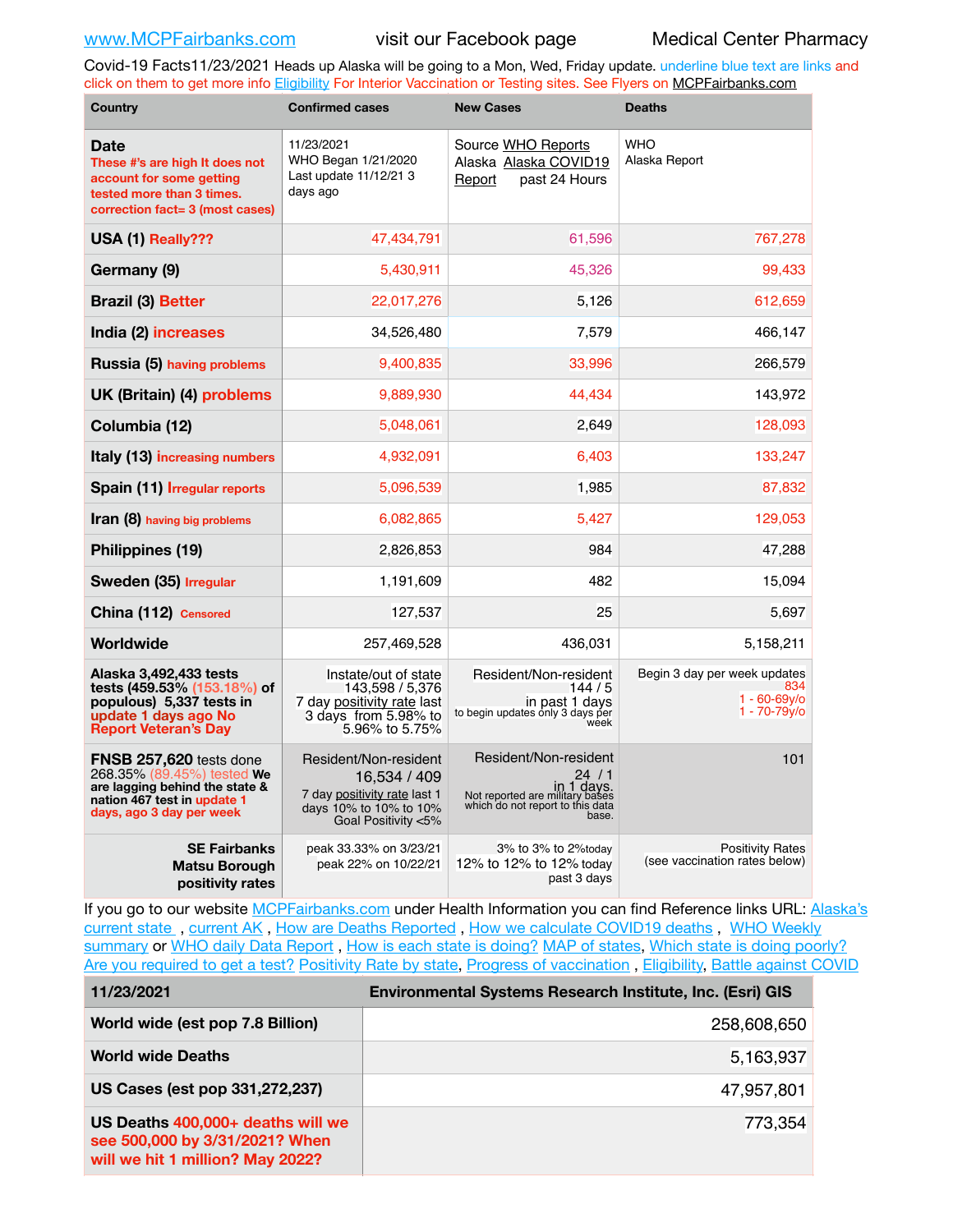## Impact of COVID-19 on the US Healthcare system

Estimated US Population 331.3 million 289.78% (96.59%) have been tested (959.2 million tests have been run) Estimated 5% of US population will test positive for Covid-19 16.56 million (currently 48 Million (14.49%) of population tested positive vs Alaska (18.89%) we have currently tested an est. 959.2 million based on 48 mill that have tested positive discount some of these numbers by 67% to account for multiple testing of same person.

If 8% will require hospitalization of the 16.56 million positive cases, we would need 1.325 million beds. Estimated by the American Hospital Association there are 800,000 staffed beds available.

The US has 2.8 hospital beds per 1000 our needs could be 56, China had 4.3, Italy 3.2, South Korea 12.3

The USNS Mercy and Comfort added 2,000 staffed beds, not ICU Of these estimated to be admitted to ICU  $\qquad \qquad$  960,000, to ICU beds

 The Needs The US has 16,000 ICU beds we have 68,000-85,000 beds US could need 299,000 beds with ventilators  $\leq$ 16,000 ventilators

**Summation:** Estimated needs could be 1.325 million hospitalized beds for just COVID-19 patients alone. If positives represents 5% of test run, then approximately 959.2 million have been tested, we have no idea how many tests have been run or how many multiple tests conducted on the same person, resulting in 48 million positive tests run with 773,354 total deaths with 1,592 deaths in the past 1 days, ave 5,099/day. In AK, with 143,598 positive cases 18.89% of Alaska, 3,020 hospitalizations, and 834 deaths. Hospitalization rate is 2.10% of those that test positive, Death Rate 0.61% overall or 27.62% of those hospitalized. Those >60 y/o represent 15% of positive cases, yet represent 80% of deaths. 837,037 vaccines given equal approximately 392,793 (51.68%) completed series and 444,244 (58.45%) vaccinated once of population.

Normal ICU stay 5-7 days, estimated ICU stay for COVID-19 2-3 weeks and they could tie up a ventilator for that length of time also, helping only 1/3 as many patients.

This is why we need to flatten the curve by social spacing and only essential travel.

Expected Death (these are just estimates based on other countries) if 5% of the US Population (16.56 million) test positive we are now at 29.137 million positive (8.8%) and if

1% die = 165,600 people

2% die = 311,200 people

3% die = 496,800 people

6% die = 993,600 people obviously we have passed the 1.325 million positive cases we are at 38.176465 million so if 5% of the US population (16.56 million) test positive and 6% of those die = 993,600 deaths if no vaccine, or if 3.09% (511,704) will die, but we are 11.5% of the population, we know 1.65% die or 631,809 people. World wide death rate of positive tests actually 2.00%. The US is at 773,354 1.61% of those actually tested positive, that is 70% lower death rate than when we started in 3/2020 , started at 6%. But we are slipping Death % have gone from 1.67 to 1.82% to 1.62%. There are 7.8 Billion people in the world 331.3 million live in the US (4.2% of the world's population) 14.49% have tested positive. The US deaths represents 14.98% of the world's death numbers and 18.54% of worldwide confirmed cases we should be at 4.2%. Interesting the US has access to the greatest health care in the world, yet experienced 1 death of 5 deaths worldwide or 20% of the worlds death yet represent only 4.2% of the population. What are we doing wrong?

In comparison to the flu in the US.

CDC Estimates. From 2010 to 2016, the flu-related death rate was between 12,000 and 56,000, with the highest season being 2012 to 2013 and the lowest being 2011 to 2012. Most deaths are caused by complications of the flu, including pneumonia or a secondary bacterial infection of the heart or brain. or 2,000 to 9,333 per year. In 2020 in the US has 19 million cases 180,000 hospitalized and 10,000 (0.052%) have died, typically it is 2% will die, compared to 1.61% with COVID19. 289.78% (US), 459.53% (Alaska), & 268.35% (Fbks) are still too few to protect us from future outbreaks. Experts feel that we need either need people to get infected with the virus and develop antibodies or get vaccinated to create immune antibodies to protect us, that we need >65% of the population to have positive antibody tests and preferably 70-90%, one expert felt they would not feel confident til >85% were positive, to give assurance (herd immunity) in order to go without masks and social distancing. NY City seems to have the highest number at 20%. Testing is so important. Currently we are testing at 50.44 Million tests per month. At this rate to test everyone once it will take 6.50 months or over 0.67 years. To test 3 times it would take 19.51 months or almost 2 years still from now

The [Flu](https://lnks.gd/l/eyJhbGciOiJIUzI1NiJ9.eyJidWxsZXRpbl9saW5rX2lkIjoxMDMsInVyaSI6ImJwMjpjbGljayIsImJ1bGxldGluX2lkIjoiMjAyMTAyMjYuMzYwNDA3NTEiLCJ1cmwiOiJodHRwczovL3d3dy5jZGMuZ292L2ZsdS93ZWVrbHkvb3ZlcnZpZXcuaHRtIn0.ePMA_hsZ-pTnhWSyg1gHvHWYTu2XceVOt0JejxvP1WE/s/500544915/br/98428119752-l) (Influenza kills approximately 1-2% of those infected ([1.6% positivity in Alaska](http://dhss.alaska.gov/dph/Epi/id/SiteAssets/Pages/influenza/trends/Snapshot.pdf) zero deaths for flu), SARS killed 800 people total, COVID19 appears to kill 1.61% (771,762) of those that test positive (14.49% of US COVID) or 19.5% less deadly than the flu and seems to be more contagious. (Seems to spread more readily) Flu [rates dropped from 300 to single digits this year](https://lnks.gd/l/eyJhbGciOiJIUzI1NiJ9.eyJidWxsZXRpbl9saW5rX2lkIjoxMDEsInVyaSI6ImJwMjpjbGljayIsImJ1bGxldGluX2lkIjoiMjAyMTAyMjYuMzYwNDA3NTEiLCJ1cmwiOiJodHRwOi8vZGhzcy5hbGFza2EuZ292L2RwaC9FcGkvaWQvUGFnZXMvaW5mbHVlbnphL2ZsdWluZm8uYXNweCJ9.oOe3nt2fww6XpsNhb4FZfmtPfPa-irGaldpkURBJhSo/s/500544915/br/98428119752-l) note the start of mask wearing impacted flu numbers. Alaska has 143,598 so far 16,534 in Fairbanks or 1 of every 9 of Alaskans, and with 101 of 834 deaths 1 in 8, the first case was transient foreign airline crew member. Interesting, the Source of Alaska's SARS-Cov2 virus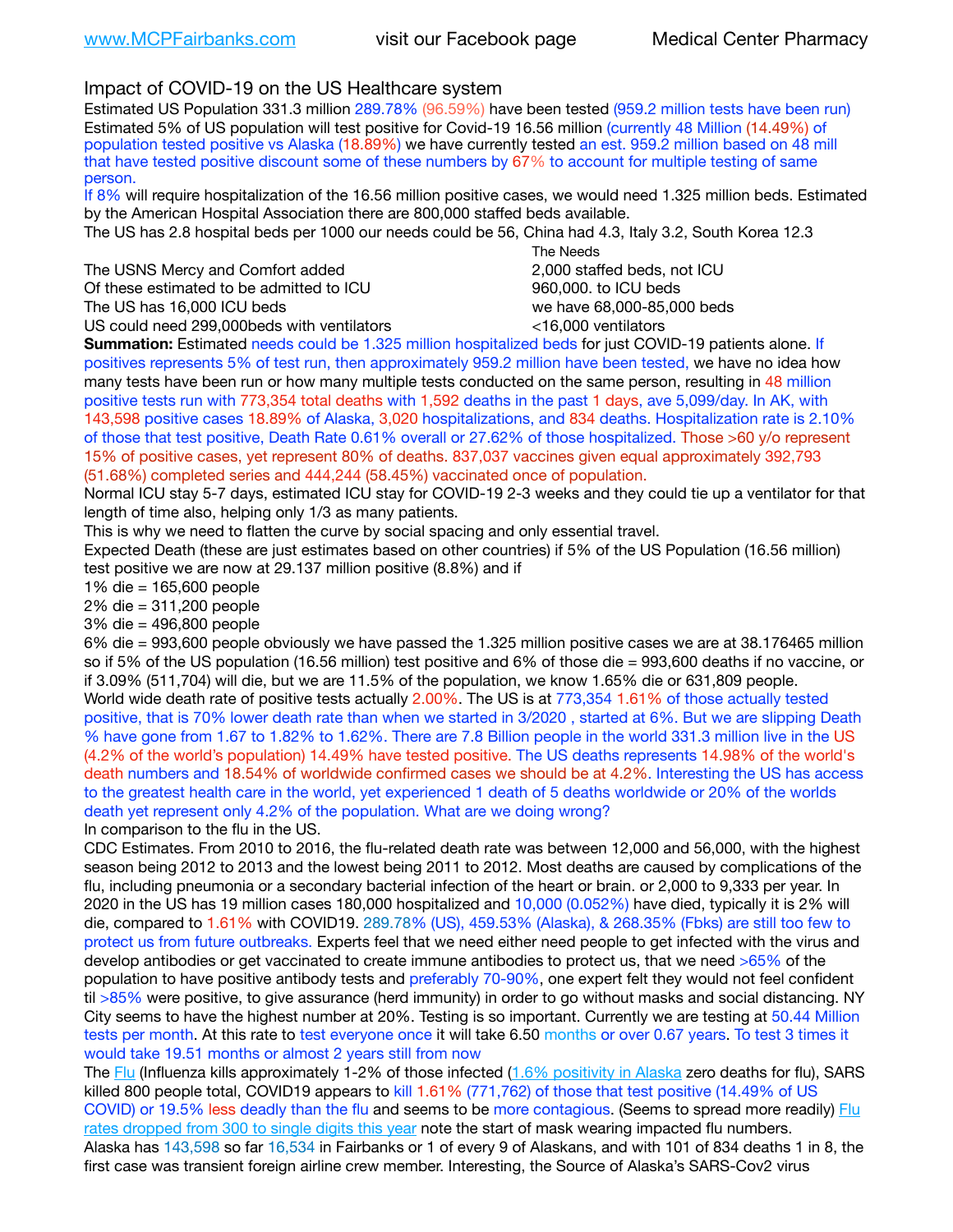[www.MCPFairbanks.com](http://www.MCPFairbanks.com) visit our Facebook page Medical Center Pharmacy

originated not from East Asia by travelers or the west coast (Washington where it was first observed) , but came from the east coast of the US, and they were inoculated first from Europe, accordingly from New York's Governor and CDC. Currently 40 Variants known, only 14 of major concern in the US. (Europe's (china's)) Primary, plus an Ohio variant (COH.20G/501Y), California, [UK](https://www.cdc.gov/coronavirus/2019-ncov/transmission/variant-cases.html) (B.1.1.7), (7) South African (1.351), India (Delta), Delta-Plus, Peru (Lambda(C.37)), Mu (Columbia) and (2) Brazil (P.1), we have seen 6, Europe's (China) [variant,](https://www.webmd.com/lung/news/20210318/cdc-who-create-threat-levels-for-covid-variants?ecd=wnl_cvd_031921&ctr=wnl-cvd-031921&mb=kYbf7DsHb7YGjh/1RUkcAW0T6iorImAU1TDZh18RYs0=_Support_titleLink_2) California, Brazil, UK, South Africa, India (delta) now representing 96% of new tests, Mu (Columbia) the latest in Alaska so far, the last 5 in particular as they have a 50% increase in transmissibility vs 20% in the others over the China variant, the delta variant is 50% more transmissible than the UK (B.1.1.7)version, Mu(Columbia). For the latest in [Variance issues in Alaska](https://akvariants.github.io)

**Best practice protection** is good personal Hygiene do not touch eyes, nose, mouth, wash hands frequently for at least 20-30 seconds, before you touch your face, and observe personal spacing of 6-18 feet. Remove your shoes in your house, frequently clean surface areas, let the cleaner sit 15-20 sec before wiping off. **We are recommending to wear any kind of mask.**

Drug treatment is being researched, but as yet not been verified, only suggested. Best to isolate those sick and isolate those most susceptible (old and preconditioned with risk factors)

**Risk factors:** Cardiovascular disease (56.6%), Obesity (41.7%), Diabetes (33.8%), age >60, respiratory problems, especially smokers or those who vape, High Blood Pressure

If you have been exposed self isolate for 2-4 weeks

One episode in China, a man tested negative for 27 days before showing symptoms. So Isolation may want to be considered up to 4 weeks not just 10-14 days.

Italy 1 in 10 positive cases admitted to ICU due to Hypoxic failure requiring mechanical ventilation. In NY it was 1 in 7 that required hospitalization, of the 5700 hospitalized 2634 were discharged (79% (2081)) or added (21%(553)), 9 in 10 put on a ventilator died.

Public policy development and education is important.

### **How Long does Covid-19 stay on objects**

|        | Air (droplets in air, sneeze/cough)                                                        | up to 3 hours |                                  |                  |
|--------|--------------------------------------------------------------------------------------------|---------------|----------------------------------|------------------|
|        | Copper                                                                                     | 4 hrs         |                                  |                  |
|        | skin (SARS-COV2)                                                                           | 9.04 hrs      | (Influenza virus 1.82 Hrs)       |                  |
|        | droplets on skin (sneeze)                                                                  | 11 hours      |                                  |                  |
|        | Cardboard (Amazon Box)                                                                     | 24 hrs        | Viral RNA                        |                  |
| 30.00% |                                                                                            |               | <b>Viral Antiger</b>             | IgG              |
|        | Deaths % by Age (Who dies of the virus)<br>Test $(+)$ % by Age (Who is carrying the virus) |               |                                  | lqM              |
| 22.50% |                                                                                            |               |                                  |                  |
|        |                                                                                            |               | Plastic                          |                  |
| 15.00% |                                                                                            |               | surfaces/Stainless Steel         | 72 hour          |
|        |                                                                                            |               | Updated graph numbers.           |                  |
| 7.50%  |                                                                                            |               | Project outward                  |                  |
|        |                                                                                            |               | Exhalation can spray             | 1.5 m $(4.9$ ft) |
|        |                                                                                            |               | spittle (droplets)               |                  |
| 0.00%  |                                                                                            |               | $\bigcap$ and a set of $\bigcap$ | <u>റം ഗ്രൂഡ</u>  |

0-9 10-19 20-29 30-39 40-49 50-59 60-69 70-79 >80



0.00% 22.50% 45.00% 67.50% 90.00% <10 10-19 20-29 30-39 40-49 50-59 60-69 70-79 >80 65.00% Beginning Herd 85.00% Preferred Herd Which **Age group have received What % of the vaccine** What % of the Age Group have been Vaccinated



| Project outward      |                    |                        |  |
|----------------------|--------------------|------------------------|--|
| Exhalation can spray | $1.5$ m $(4.9$ ft) |                        |  |
| spittle (droplets)   |                    |                        |  |
| Coughing             |                    | $2 \text{ m}$ (6.6 ft) |  |
| Sneeze               |                    | 6 m (19.7 ft)          |  |

Development of immune response Early viral testing tests to see if you currently have the virus.

Later antibody testing tells us if you have been exposed and survived. But does not tells us if you have immunities to the virus. We will need to have both tests done in order to open the community.. Viral Antigen and Viral RNA tells us you have the disease and can spread the disease and if you can or are currently sick. IgM (short term) and IgG (long term antibodies) tells us you have experienced the virus or had the vaccine, and got over it. You may be resistant if your [antibody levels](https://www.cdc.gov/coronavirus/2019-ncov/lab/resources/antibody-tests.html) are high enough. [Current](https://l.facebook.com/l.php?u=https://www.itv.com/news/2020-10-26/covid-19-antibody-levels-reduce-over-time-study-finds?fbclid=IwAR3Dapzh1qIH1EIOdUQI2y8THf7jfA4KBCaJz8Qg-8xe1YsrR4nsAHDIXSY&h=AT30nut8pkqp0heVuz5W2rT2WFFm-2Ab52BsJxZZCNlGsX58IpPkuVEPULbIUV_M16MAukx1Kwb657DPXxsgDN1rpOQ4gqBtQsmVYiWpnHPJo2RQsU6CPMd14lgLnQnFWxfVi6zvmw&__tn__=-UK-R&c%5B0%5D=AT1GaRAfR_nGAyqcn7TI1-PpvqOqEKXHnz6TDWvRStMnOSH7boQDvTiwTOc6VId9UES6LKiOmm2m88wKCoolkJyOFvakt2Z1Mw8toYWGGoWW23r0MNVBl7cYJXB_UOvGklNHaNnaNr1_S7NhT3BSykNOBg) [View of antibodies/](https://www.livescience.com/antibodies.html)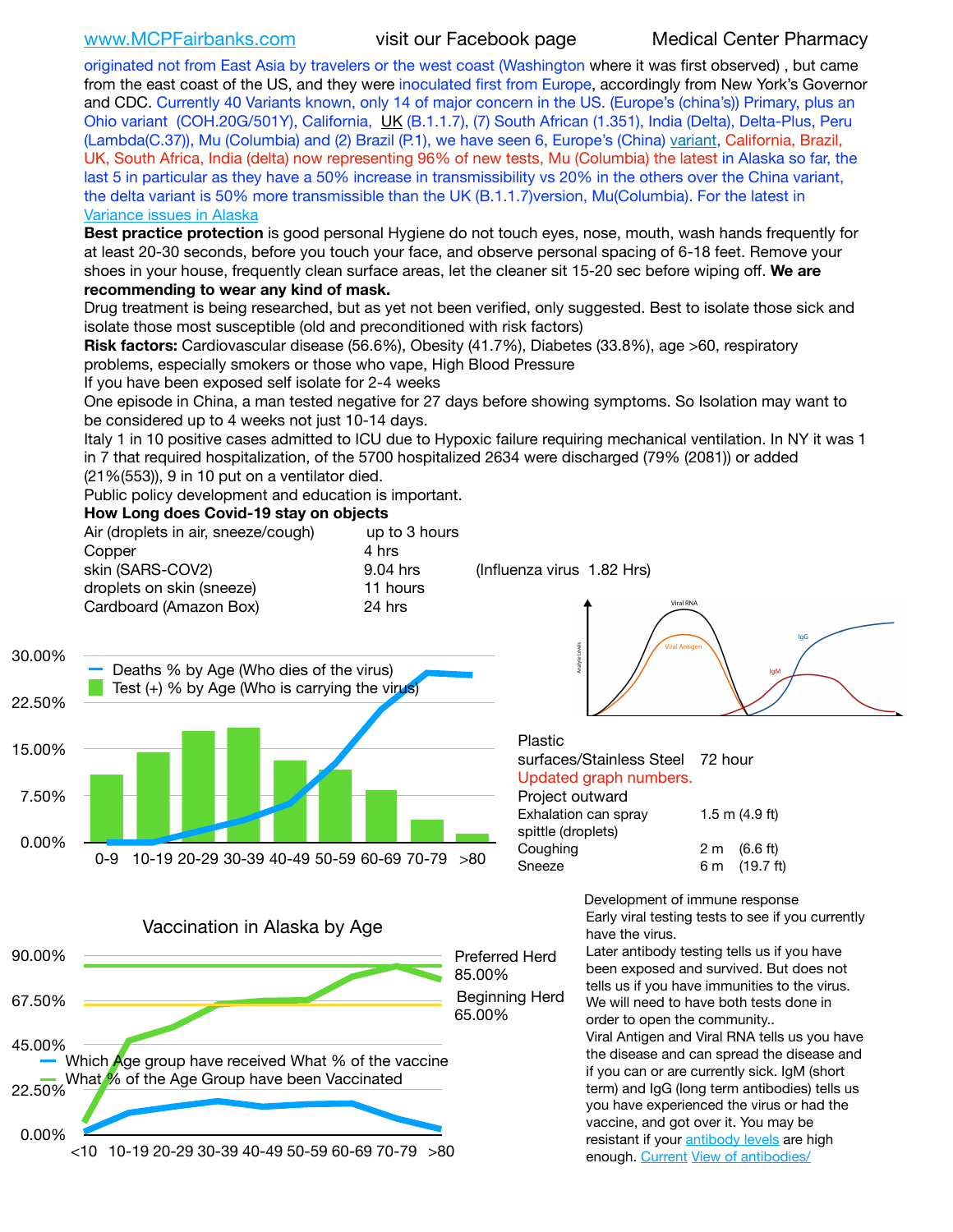[www.MCPFairbanks.com](http://www.MCPFairbanks.com) visit our Facebook page Medical Center Pharmacy

[immunity](https://www.livescience.com/antibodies.html)[.](https://www.itv.com/news/2020-10-26/covid-19-antibody-levels-reduce-over-time-study-finds) We have tested currently 459.53% (153.18%) of the Alaskan population and over little over 289.78% (96.59%) of the US population, discount these numbers by 67% to reflect multiple testing of the same person. To be safe, we need at least 25% to see if we are making progress, [60%](https://www.jhsph.edu/covid-19/articles/achieving-herd-immunity-with-covid19.html) to [barely qualify](https://www.nature.com/articles/d41586-020-02948-4) to be safe, and [70-90%](https://www.mayoclinic.org/herd-immunity-and-coronavirus/art-20486808) to be assured we will not see a second wave of sickness. Some experts will [not feel safe til we are at 85%](https://www.bannerhealth.com/healthcareblog/teach-me/what-is-herd-immunity). See bottom of last page to see how and where in Alaska do we and each of the boroughs stack up, compared to other states and the nation.

Three types of clinical laboratory COVID-19 or SARS-CoV-2 tests are being developed:

Molecular Gene sequencing (current method), Viral antigen (testing parts of the virus), Host antibody tests (serology). They detect the virus in different ways.

Mask & [Mask Usage:](https://www.nationalgeographic.com/history/2020/03/how-cities-flattened-curve-1918-spanish-flu-pandemic-coronavirus/) N95 filter out 95% of the particles in the air 3 microns in size or larger.

| Conflict                                                 | Combat<br><b>Death</b> | Past 1<br>days |  |  |
|----------------------------------------------------------|------------------------|----------------|--|--|
| Revolutionary<br>War                                     | 8,000                  |                |  |  |
| Civil War                                                | 214,938                |                |  |  |
| World War I                                              | 53,402                 |                |  |  |
| World War II                                             | 291,557                |                |  |  |
| <b>Korean Conflict</b>                                   | 33,686                 |                |  |  |
| <b>Vietnam</b>                                           | 47,424                 |                |  |  |
| <b>Gulf War</b>                                          | 149                    |                |  |  |
| Afghanistan                                              | 1,833                  |                |  |  |
| Iraq                                                     | 3,836                  |                |  |  |
| 1918 Flu                                                 | 675,000                |                |  |  |
| 9/11 deaths                                              | 2,977                  |                |  |  |
| <b>COVID19 deaths</b><br>from 1/20/2020 to<br>11/23/2021 | 773,354                | 1,592          |  |  |

10-12 microns in size. Bacteria are larger, so is dust, Gas molecules and viruses are smaller. PM2.5 are 2.5 microns in size. **Viruses** can be 1 micron in size, 0.3 micron in size, or 0.1 microns in size, so they **will pass right through**. **We recommend wearing any mask, the mask may provide up to 5 times the protection** ver **wearing no mask at all**. It still **does not protect** the wearer from contracting the infection, it **can inhibit** the spreading, something is **better than nothing at all**. **Remember there is a clean side ( the side towards you) and a dirty side,** the side to the contaminated air is dirty. If you are COVID positive then this is reversed.

When handling the mask, do not touch the dirty side and then touch your face, Wash properly your hands first after touching the dirty side before touching your face. If you are infected the dirty side is the inside surface of the mask. Wash your homemade mask in hot water wash >133F (for at least 10 minutes) and rinse to sanitize with high heat >133F Plus and a weak bleach or peroxide (not Both) the mask. Daily if possible. If you are a frontline health care provider with a homemade fabric mask 2 hours. Do not touch the dirty side.

**Mask usage: 5/13/21 While the CDC** has changed it's recommendations for those who have gotten vaccinated to go mask free, except on Mass Transportation such as buses and airline, or when in crowded situations, like concerts.

Those that have not been vaccinated are still advised need to wear a mask, they are now the population at risk.

The risk has now increased for those non-vaccinated folks. They no longer have the masked people in the community to protect them. While those who have been vaccinated will not get sick or as sick. They can still pass, much more easily without the masks, the virus to those who have not been vaccinated to make them sick.

Therefore, it is even **more imperative** that those that have not been vaccinated, wear a mask to protect themselves, or get vaccinated. The sea of those with the potential to have the virus now are those <12 y/o of age, those >  $12y$ /o who have not been vaccinated, or those who have been vaccinated and are transitory carriers. Currently, this is about 50% of the US population and about 60% of the Alaskan population. And about 80% of all children under 18y/o at this moment.

**Alcohol solutions** should be 60-80% alcohol **70%** is optimal. **Keep wet and rub 30 seconds**, or Happy Birthday song sung 3 times. **Hydrogen peroxide diluted to 2%** or 4 teaspoonful per quart of water (20ml per 946ml) Bleach the same ratio **Vinegar and ammonia are good cleaning agents, but not disinfectants**. **Do not mix** any of these agents together, toxic fumes can result. **Disinfectants, in order to be effective**, should remain on the applied surface, to be cleaned moist **(wet) for 30 seconds to 4 minutes** depending on material. Caution may dissolve glue or adhesives or bleach and discolor items, check with manufacturers. Do not let it get inside electronic devices. UV (10 minutes), [UV light](http://www.docreviews.me/best-uv-boxes-2020/?fbclid=IwAR3bvFtXB48OoBBSvYvTEnKuHNPbipxM6jUo82QUSw9wckxjC7wwRZWabGw) only kills where it can see.

### **Myths**

Taking hot baths, using colloidal silver, eating garlic soup, gargling with bleach are not proven to be effective. We have already seen using chloroquine taking the wrong form in the wrong dose can be fatal, one death and one critically injured. (see Arizona couple after listening to the past-president)

**We have heard of all kinds of cures.** To date there is no curative or preventative treatments, only supportive therapy. At this point there is **no proof** that Quinine, zinc, Hydroxychloroquine, Chloroquine, or Vitamin C works.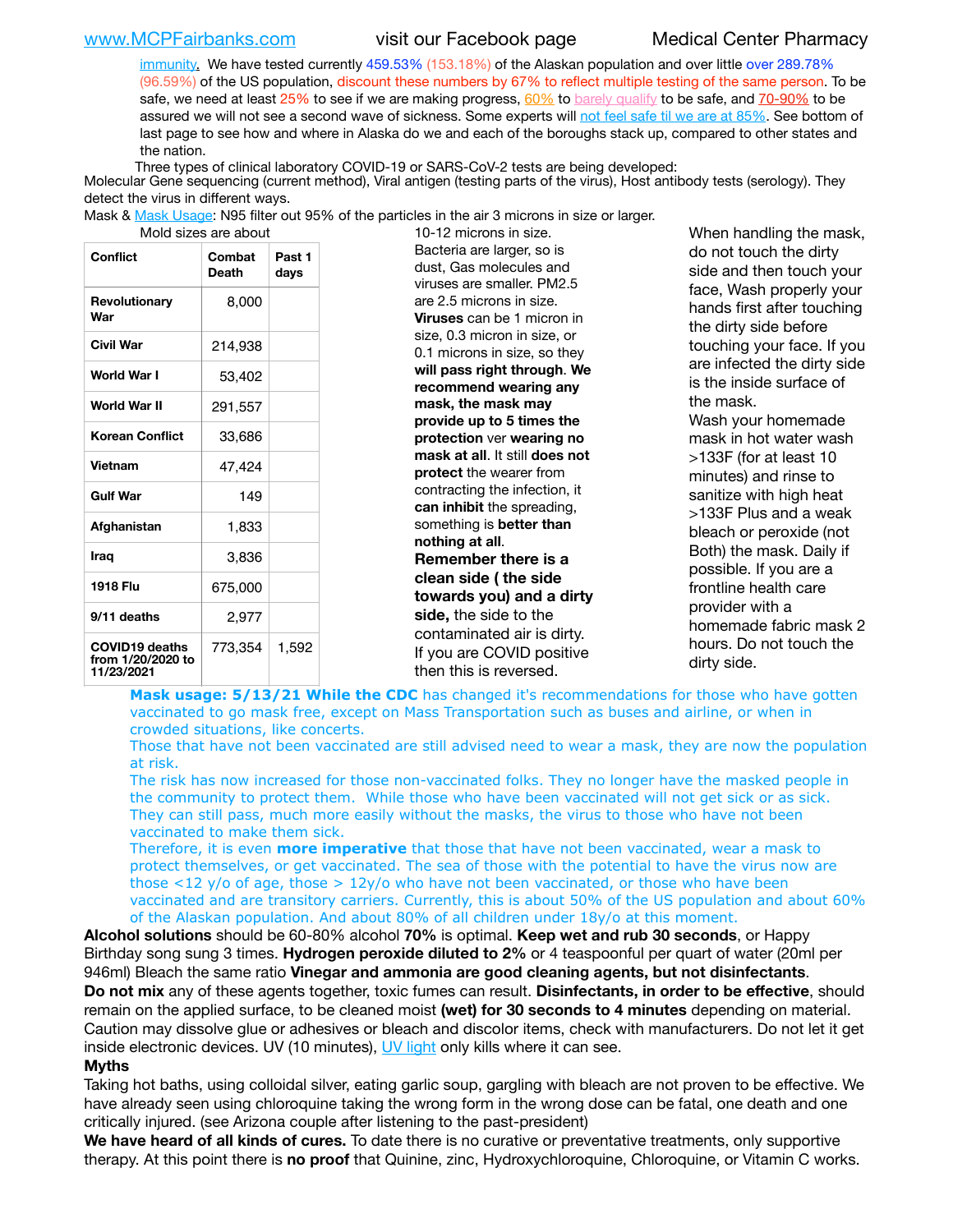## [www.MCPFairbanks.com](http://www.MCPFairbanks.com) visit our Facebook page Medical Center Pharmacy

As they say wives-tale at best, irresponsible reporting most likely. We have seen no information that they work. There have been ineffective dosing issues, over-dosing issues, permanently killing the senses of smell or taste, inappropriate usage, cardiac arrhythmias, and death from the usage of these agents have been reported. The virus may die out with heat of summer, or cold weather, this is a myth, There are a couple of studies at show the virus can withstand 98F. We know the body tries to use up to 104F to potentiate our immune system, to kill viruses. Taking NSAID, Aspirin, Ach-Inhibitors, Arb's and you get the COVID-19 infection are not contraindicated and no clinical evidence that says you should stop any of these classes of medications. It would be misguided and ill advised if you did so, In other words, Unless your doctor makes changes, keep taking your medications unless told to do otherwise.

**Vaccine Myths and Fake information:** There are no microchips, tracking devices, fetus tissue, at all in the vaccines. Vaccines will not and can not change your DNA., It can not change the fertility of men or women. It seems to be safe to the fetus and pregnant women. You should continue to wear a mask til we get to Herd Immunity levels, but can remove masks if you are outdoors, but not at concerts where you are close together. You should still get vaccinated complete series) even if you got COVID. If you have some of the co-morbidities, it is important that you do get vaccinated, the side effects of the vaccine will be milder and survivable than getting COVID. When you have questions, ask a pharmacist or your doctor.

As of 12/21/20, DHSS was aware of 11 reports regarding possible allergic reactions from Alaska's hospitals to CDC: Bartlett Regional Hospital (8), Providence Alaska (2) and Fairbanks Memorial Hospital (1). Two were identified as anaphylaxis and one of those resulted in hospitalization for ongoing monitoring. In the other three cases, symptoms were mild and not considered anaphylaxis. the hospitalized patient has been discharged and is doing well. The CDC said there appears to be no obvious geographic clustering of these reactions, nor was a specific production lot involved. People who experience anaphylaxis after the first dose should not receive a second dose, according to CDC recommendations. nng. me

For being one of the first states in that nation to start vaccinating, those <16y/o, we have slowed down vaccinations to where we are now way behind. More people are getting sick more frequently. Soon we will have more deaths. Due to vaccination resistance, Alaska has pushed itself into near last place, in the nation, as to when we will reach "herd immunity". This is the date when we can safely remove our masks and other restrictions.

Check our website [www.MCPFairbanks.com](http://www.MCPFairbanks.com) for the 13 testing sites in the interior of Alaska.





old. Booster available >18y/o. For details about eligibility, to find a provider visit [covidvax.alaska.gov.](https://lnks.gd/l/eyJhbGciOiJIUzI1NiJ9.eyJidWxsZXRpbl9saW5rX2lkIjoxMDYsInVyaSI6ImJwMjpjbGljayIsImJ1bGxldGluX2lkIjoiMjAyMTAxMjguMzQwODU3NjEiLCJ1cmwiOiJodHRwOi8vZGhzcy5hbGFza2EuZ292L2RwaC9FcGkvaWQvUGFnZXMvQ09WSUQtMTkvdmFjY2luZS5hc3B4In0.-Xwhl42jAWOMS7ewfS85uxwrwjohCso3Sb81DuDKtxU/s/500544915/br/93796640171-l) for vaccination sites or call 1-907-646-3322 for questions *covid19vaccine@alaska.gov* 9 am – 6:30 pm Monday -Friday and 9 am-4:30 pm Saturday and Sunday. You may be put on hold, but you will not need to leave a message for a return phone call if you call within business hours. Keep these tips in mind when scheduling. checkout our website [www.MCPFairbanks.com](http://www.MCPFairbanks.com) Please keep these tips in mind when scheduling. Be sure to keep and save your proof of vaccination cards as you may need it for travel purposes in the future. Gao Fu, the director of the China Centers for Disease Control, admitted on 4/10/2021 that the country's vaccines don't exactly give Covid-19 a knockout blow. One study from Brazil found that the vaccine from the Chinese company Sinovac was 50.4% effective, compared to Pfizer's 97%. Fu said

### the government is looking for ways to boost effectiveness. Many Alaskans live with underlying health concerns

You can not change your age but you can affect change with other risk factors. Nov. 17, 2020 for more information check out **[Alaska DHSS Insights](http://dhss.alaska.gov/dph/Epi/id/Pages/COVID-19/blog/20201117.aspx)** 

Epidemiologists within the Section of Chronic Disease Prevention and Health Promotion analyzed reports from about 8,500 randomly-selected Alaska adults who participated in the annual [Behavioral Risk Factor Surveillance System \(BRFSS\)](http://dhss.alaska.gov/dph/Chronic/Pages/brfss/default.aspx) telephone survey between 2016 and 2018. About 67% of Alaska adults — two out of three — have at least one of the following ongoing health concerns that have been shown to increase chances for serious illness from COVID-19:

- 46% of Alaska adults are current or former smokers
- 32% have obesity BMI >30.0
- 8% have type 1 or type 2 diabetes
- 6% have chronic obstructive pulmonary disease (COPD)
- 5% have heart disease or have had a heart attack
- 2% have chronic kidney disease

# **Older age and other health concerns can lead to COVID-19 complications**